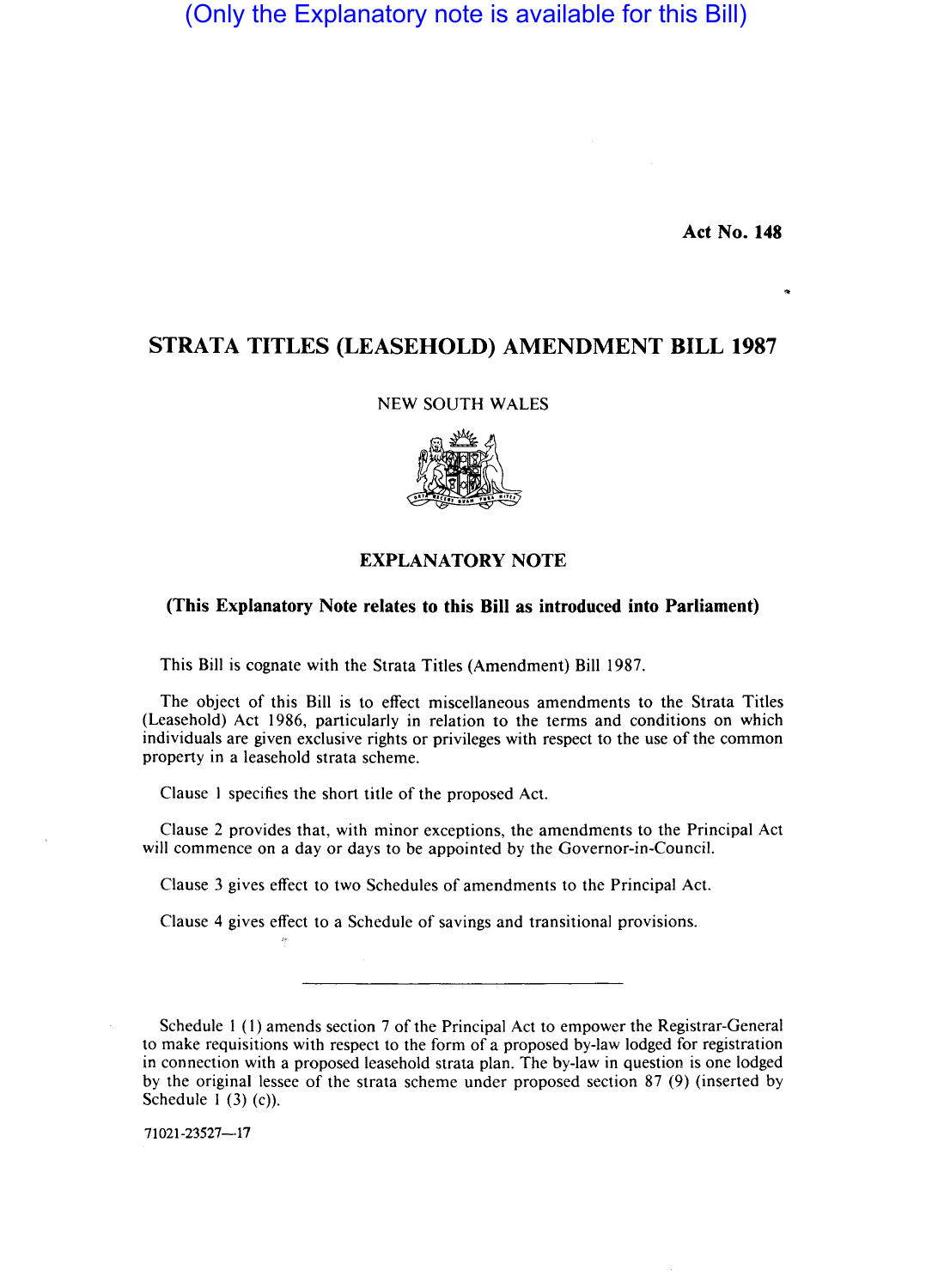Schedule I (2) amends section 27 of the Principal Act to require the Registrar-General, when creating a folio of the Register for common property in a leasehold strata scheme, to make appropriate notations of the rights and privileges conferred on individuals, in respect of the common property or any part of it, by a by-law referred to in section 87 (7) of the Principal Act that takes effect on registration of the leasehold strata plan.

Schedule I (3) amends section 87 of the Principal Act in relation to by-laws conferring on individuals exclusive rights or privileges over common property in a leasehold strata scheme. Under the section, as amended-

- (a) such a by-law will no longer require a unanimous resolution of the body corporate in order to be made-a special resolution (that is, one passed by 75 per cent of the votes) will be sufficient;
- (b) if more than I lessee is granted rights or privileges under such a by-law, the bylaw will be deemed to provide (unless it specifies some other arrangement) that any money payable by those lessees to the body corporate for the maintenance and upkeep of the common property will be borne by them proportionately according to the relative proportions of their respective unit entitlements; and
- $(c)$  such a by-law may be made by the original lessee of the strata scheme, by lodging an appropriate instrument, together with the proposed leasehold strata plan, for registration.

Schedule 1 (4) omits section 148 of the Principal Act. Orders of the kind permitted to be made under that section by the Strata Titles Commissioner are now to be made under proposed section 156A (inserted by Schedule I (6» by a Strata Titles Board.

Schedule I (5) amends section 156 of the Principal Act as a consequence of the amendments made by Schedule I (3).

Schedule  $1(6)$  inserts a new section 156A into the Principal Act. Under the proposed new section, a Strata Titles Board is empowered to make certain orders adjusting the rights of bodies corporate and the lessees of individual lots in the event of dispute between them concerning exclusive rights or privileges of individuals in respect of common property. The disputes contemplated are ones in which a body corporate and one or more lessees cannot agree as to the terms on which such rights or privileges should be granted, or in which individual lessees not having such rights or privileges think that the terms on which they have been granted to others are unjust. A Board is, in effect, empowered to make a by-law appropriate to the circumstances of the case.

Schedule I (7) amends section 179 of the Principal Act as a consequence of the insertion of proposed section 156A by Schedule I (6).

Schedule 2 (I) amends section 5 of the Principal Act as a consequence of the amendments made by Schedule 2 (9) and by Schedule 2 (12) to the Strata Titles (Amendment) Bill 1987.

Schedule 2 (2) amends section 86 of the Principal Act to provide that any first annual general meeting of a body corporate, although not convened and held in accordance with the section, but at which business appropriate to such a first annual general meeting is transacted, is nevertheless a valid first annual general meeting.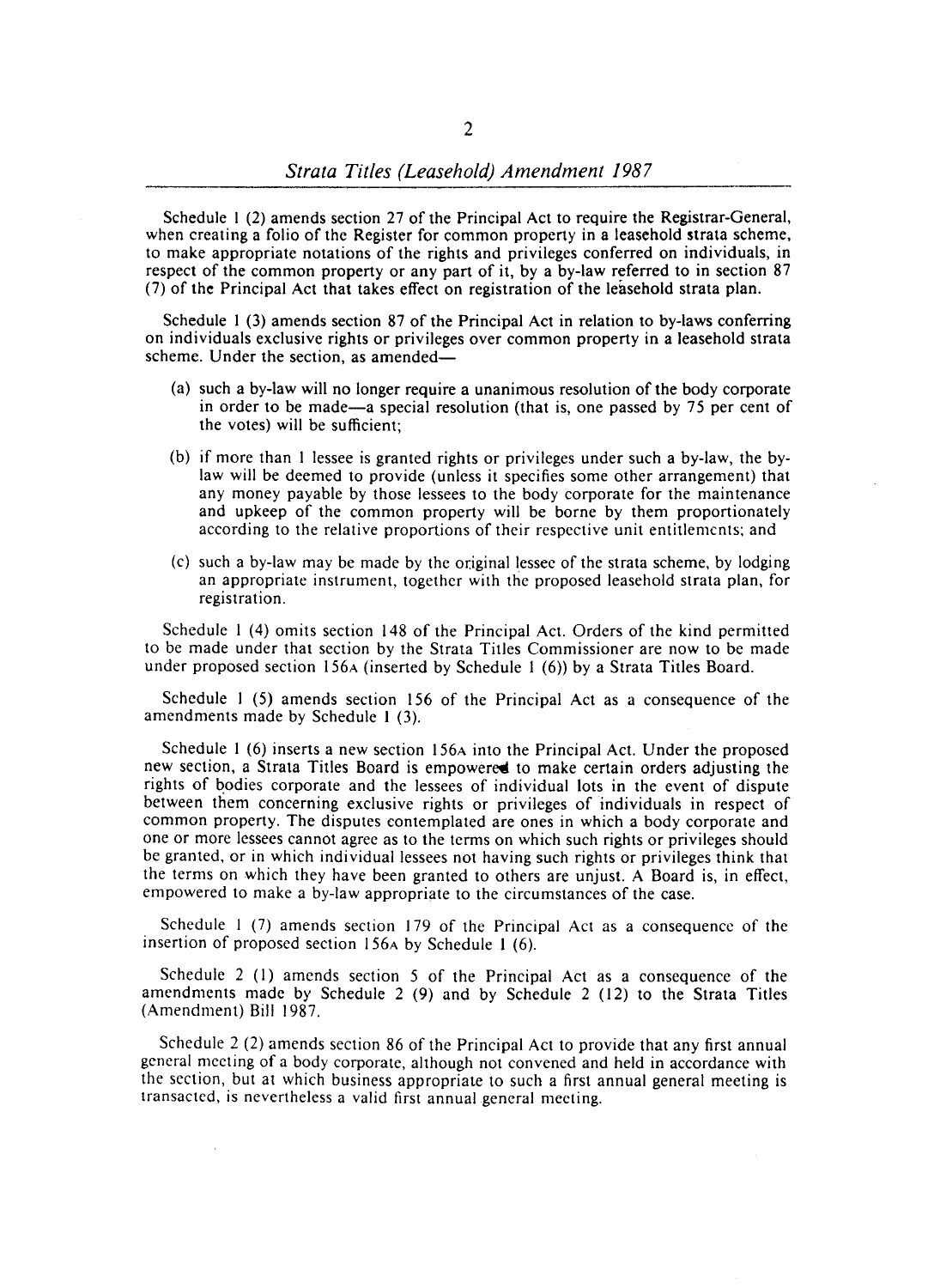Schedule 2 (3) amends section 94 of the Principal Act to impose liability on the body corporate for damage caused to a lot by servants, agents or contractors of the body corporate carrying out any authorised work.

Schedule 2 (4) amends section 99 of the Principal Act to vary the requirements relating to the arrangement of material kept in the strata roll. The amended requirements will avoid duplication of certain matter and generally simplify the keeping of the roll. The section is otherwise amended by the omission of certain matter as a consequence of the substitution of section 113 of the Principal Act by Schedule 2 (9), and by enabling strata roll information to be compiled otherwise than by receipt of notices under that section.

Schedule 2 (5) amends section 100 of the Principal Act in relation to the information contained in a strata roll that may be obtained by members of the public from a body corporate upon payment of a fee. The effect of the amendment is to combine information previously obtainable under 2 separate certificates (with payment of 2 fees) so that it is contained in 1 certificate (and may be obtained on payment of I fee).

Schedule 2 (6) amends section 101 of the Principal Act to abrogate the requirement that there be a minimum number of 3 persons to serve on the council of a body corporate.

Schedule 2 (7) amends section 104 of the Principal Act so that a proposal by the council of a body corporate may be vetoed by persons controlling one-third (rather than one-half) of the voting power on the body corporate who oppose the proposal.

Schedule 2 (8) repeals section 106 of the Principal Act. The section provided that in certain cases a proposal by the council of a body corporate involving expenditure had to be supported by a special resolution (that is, one passed by 75 per cent of the votes). As a consequence of the amendment made by Schedule 2  $(7)$ , the provisions of the section are considered redundant.

Schedule 2 (9) repeals section 113 of the Principal Act and replaces it with 2 new sections. The old section 113 provided that persons having certain specified interests in a lot in a leasehold strata scheme could (or had to, in some cases) notify the body corporate that they had those interests. The interests concerned were such as gave rise, or might in the event of certain contingencies have given rise, to an entitlement by those persons to vote at meetings of the body corporate. The section also provided that sublease interests in a lot had to be notified. The obligation to notify sublease interests remains, and is re-enacted as proposed new section 113A. The requirements of the old section 113 have been simplified so as to require notice to be given only of interests giving rise to a vested entitlement to vote.

Schedule 2 (10) amends section 125 of the Principal Act to provide that the costs of effluent services in respect of land included in a leasehold strata scheme are to be charged to and payable by the body corporate in the same way as the costs of water, sewerage and drainage services are charged and payable.

Schedule 2 (11) amends section 129 of the Principal Act to enable the Commissioner to obtain information, without charge, from a strata roll.

Schedule  $2(12)$  amends section 132 of the Principal Act to require the Commissioner, when referring an application for an order under Part 5 of the Principal Act to a Strata Titles Board, to serve a copy of the application on any person against whom the proposed order is directed.